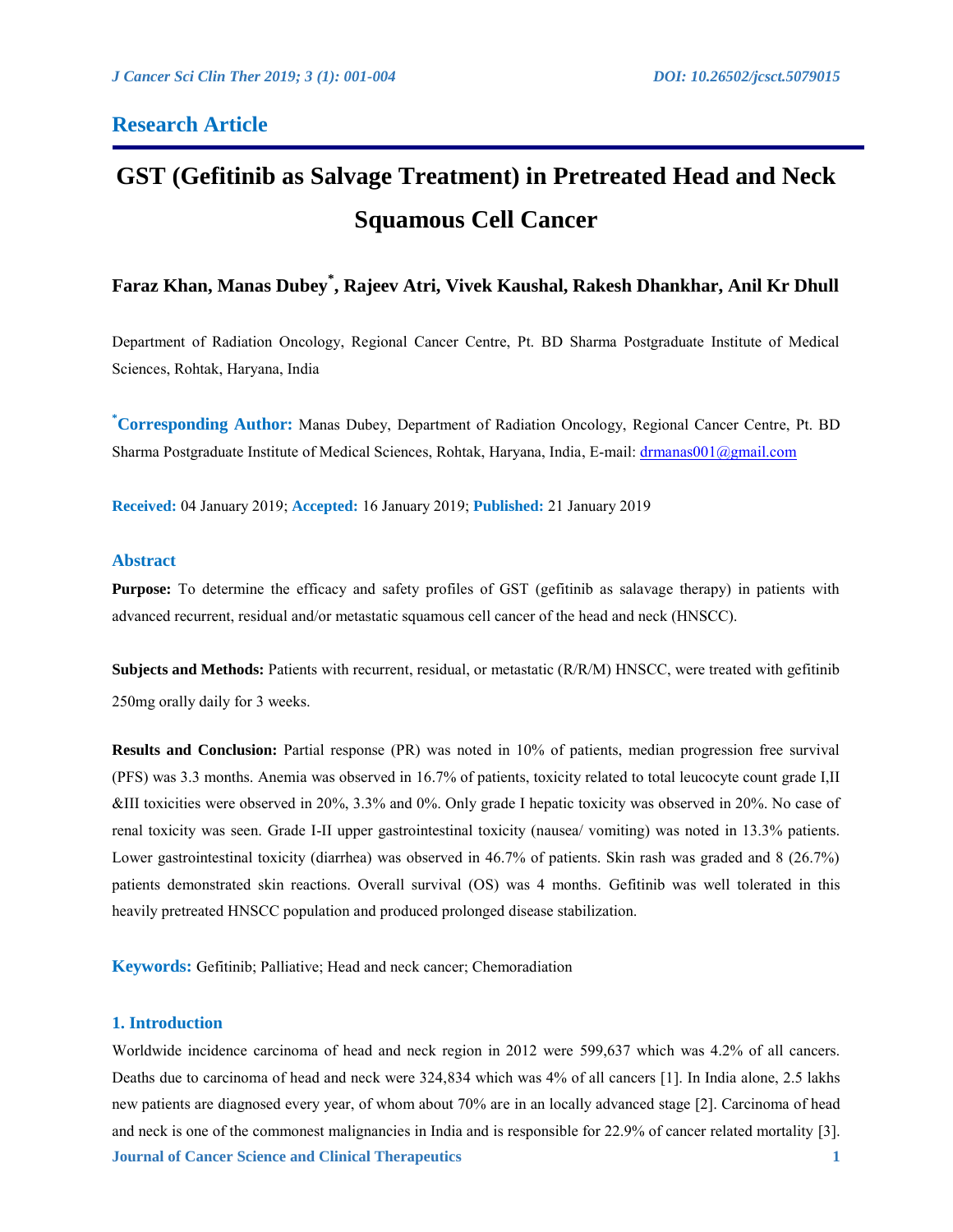Approximately 70-80% of these patients are diagnosed with locally advanced disease [4]. Chemoradiation is most preferrable treatment for LAHNC [5, 6]. Local failure rate is high in the range of 60-70%. These patients carry limited prognosis and are suitable for palliative treatment. Palliative treatment is based on many considerations such as borderline performance status (PS), existing co-morbidities, etc [7]. Combination chemotherapy is more effective than single agent chemotherapy but is sometimes not tolerated by patients because of poor nutritional status and general condition of the patients. In view of above, we enrolled thirty patients in this study and they received gefitinib as salvage therapy (GST) in HNSCC.

## **2. Material and Methods**

Thirty Patients with histologically or cytologically proven diagnosis of locally R/R/M HNSCC from any of the primary sites were candidates for this study who were pretreated (had surgery and/or radiation therapy with/without concomitant chemotherapy). Patients were enrolled for the study after obtaining informed written consent. All patients received Gefitinib 250 mg daily for 3 weeks. Tumor assessment was done by consistent clinical examination after 3 weeks of starting therapy and commencement of next cycles for 6 cycles.

## **3. Results**

Partial response (PR) was noted in 10% of patients, median progression free survival (PFS) was 3.3 months. Anemia was observed in 16.7% of patients, toxicity related to total leucocyte count grade I, II &III toxicities were observed in 20%, 3.3% and 0%. Only grade I liver toxicity was found in 20%. No case of renal toxicity was seen. Grade I-II upper gastrointestinal toxicity (nausea/ vomiting) was noted in 13.3% patients. Lower gastrointestinal toxicity (diarrhea) was observed in 46.7% of patients. Skin rash was graded and 8 (26.7%) patients demonstrated skin reactions. Overall survival (OS) was 4 months.

# **4. Discussion and Conclusion**

Epidermal growth factor receptor (EGFR) , is a transmembrane glycoprotein whose intracellular domain has tyrosine kinase activity. EGFR is involved in in the regulation of cell cycle progression, inhibition of apoptosis, angiogenesis, tumor cell invasion and metastasis. Gefitinib is an inhibitor of tyrosine kinase that blocks the pathway of signal transduction [8]. EGFR is overexpressed in 85% to 95% HNSCC [8]. Gefitinib in a dose dependent manner has been shown to disrupt cell cycle progression [9].

Baselga et al studied Gefitinib in 28 patients with HNSCC (Total no. of patients=250). Gefitinib in the range 150- 800 mg was was favorably tolerated. The most common toxicities reported were diarrhea (47-55%), asthenia (44%) and acnieform follicular rash (46-64%). Stable disease was achieved in 50% of patients HNSCC [10]. In a phase 2 study by Cohen et al, evaluated oral Gefitinib (500 mg /day) in 52 patients with R/R/M HNSCC. The objective PR rate of 10.6% was seen. 3.4 and 8.1 months were the median time to progression and death and an estimated 1 year survival of 29%. Only a single case of grade 4 toxicity (hypercalcemia), a 4-6% of grade 3 toxicity (anorexia, diarrhea, nausea), 48% patients developed grade 1 or 2 cutaneous rash [11].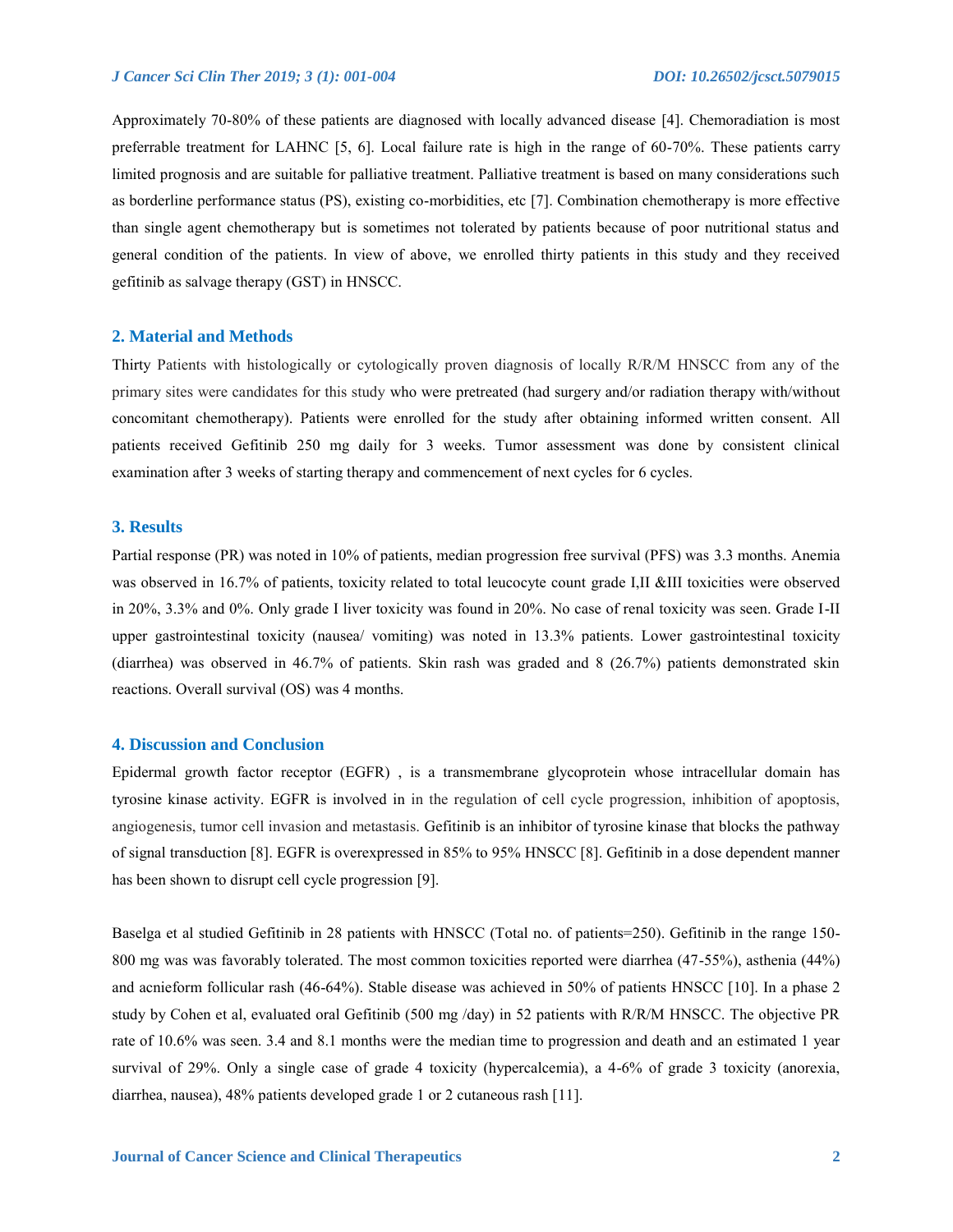Athnassios et al randomly assigned patients with R/R/M SCCHN to receive weekly Docetaxel plus either placebo (arm A) OR Gefitinib 250mg/day orally (arm B) until disease progression. The study was closed early after 270 patients were enrolled and an interim analysis was done (arm A, n=136, arm B, n=134). Median OS was 6 months in arm A vs 7 months in arm B, further careful analysis showed that Gefitinib improved survival in patients lessr than 65 years old [12].

Belon et al have investigated Gefitinib together with Docetaxel based regimens for the treatment of SCCHN. The addition of Gefitinib to the well established taxanes and platinum regimen was investigated in phase 2 trial in 23 patients with recurrent residual and metastatic SCCHN. In this trial, the half of the patients shown PFS of 5.1 months. Safety analysis demonstarted as, grade 3/4 toxicities including neutropenia (41.2% of patients, including 23.5% with febrile neutropenia), anemia (17.7%), asthenia (11.8%) and diarrhea, vomiting, anorexia, and leucopenia (5.9% each) [13].

Vermorken et al. conducted a randomized phase III trial large number of (n=482) patients with R/R/M-SCCHN, refractory to platinum or not suitable for platinum based therapy, were divided in 3 groups to receive either tablet Gefitinib 250 mg/day or 500 mg/day or t methotrexate 40 mg/m<sup>2</sup> i.v. weekly. Neither Gefitinib 250 mg/day nor Gefitinib 500 mg/day has shown benefit in survival in relation with i.v methotrexate. Overall Response rates were 2.7%, 7.6% and 3.9%, respectively and median OS was 5.6, 6 and 6.7 months, respectively [14]. In our study gefitinib was favorably accepted and had fewer systemic effects and it can be warranted that GST has a potential role in pretreated HNSCC.

#### **References**

- 1. Ferlay J, Soerjomataram I, Ervik M, et al. Cancer incidence and mortality worldwide: sources, methods and major patterns in GLOBOCAN 2012. Int J Cancer 136 (2015): E359-386.
- 2. Sharma M, Madan M, Manjari M, et al. Prevalence of Head and Neck Squamous Cell Carcinoma (HNSCC) in our population: The clinic-pathological and morphological description of 198 cases. International Journal of Advanced Research 1 (2015): 827-833.
- 3. Dikshit R, Gupta PC, Ramasundarahettige C, et al. Cancer mortality in India: a nationally representative survey. Lancet 379 (2012): 1807-1816.
- 4. Stupp R, Weichselbaum RR, Vokes EE. Combined modality therapy of head and neck cancer. SeminOncol 21 (1994): 349-358.
- 5. Perez CA, Carmichael T, Devineni VR. Carcinoma of the tonsillar fossa: A nonrandomized comparison of irradiation alone or combined with surgery: Long-term results. Head Neck 13 (1991): 282-290.
- 6. Mendenhall WM, Morris CG, Amdur RJ, et al. Definitive radiotherapy for tonsillar squamous cell carcinoma. Am J ClinOncol 29 (2006): 290-297.
- 7. National Comprehensive Cancer Network. NCCN Clinical Practice Guidelines in Oncology. Head and Neck Cancers.v.2-2017. Fort Washington, Pennsylvania: National Comprehensive Cancer Network (2017).